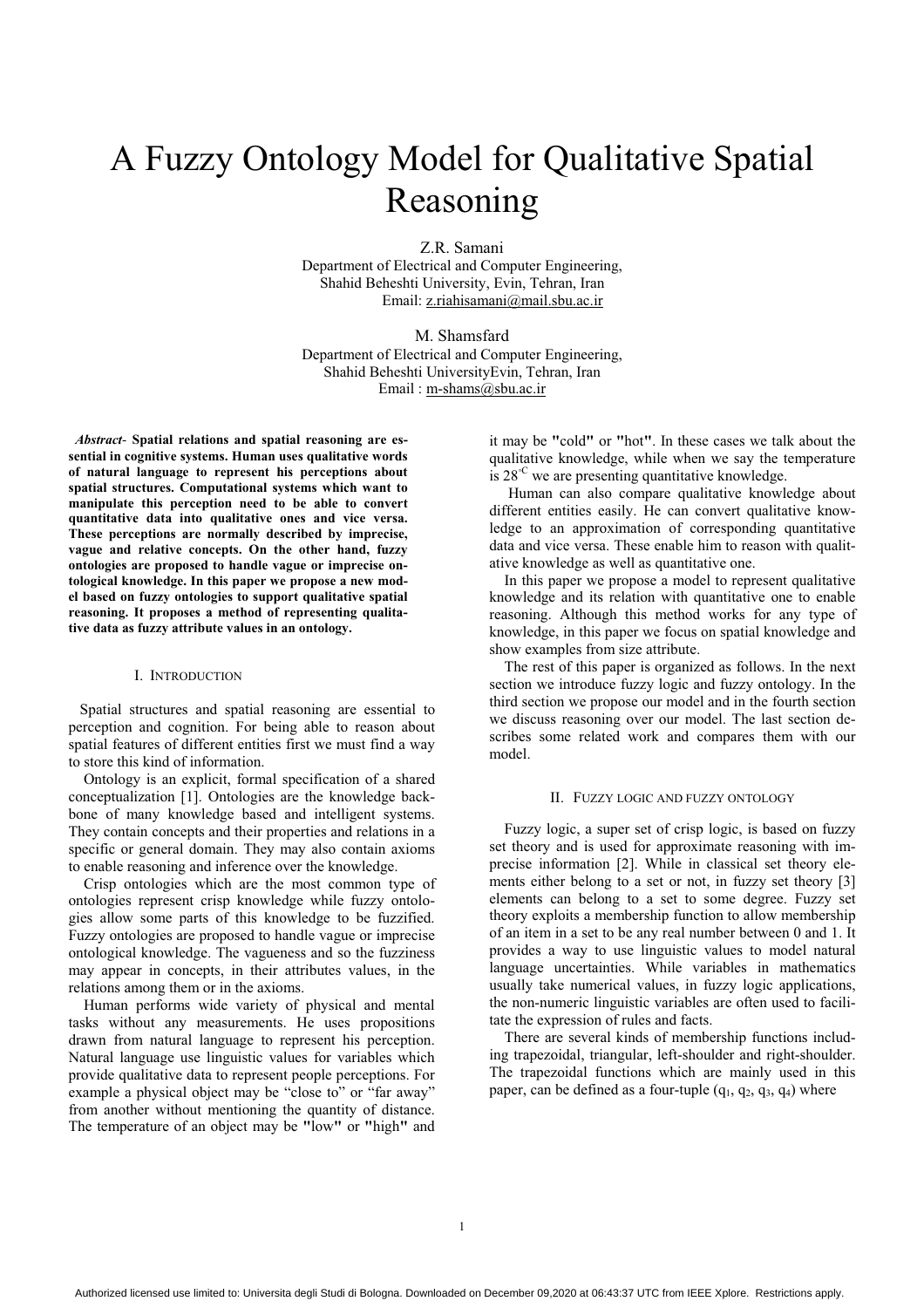$$
q_{1} \leq q_{2} \leq q_{3} \leq q_{4}
$$
\n
$$
\mu_{Q}(u) = \frac{u - q_{1}}{q_{2} - q_{1}} \qquad \forall u \in [q_{1}, q_{2}]
$$
\n
$$
\mu_{Q}(u) = 1 \qquad \forall u \in [q_{2}, q_{3}]
$$
\n
$$
\mu_{Q}(u) = \frac{q_{4} - u}{q_{4} - q_{3}} \qquad \forall u \in [q_{3}, q_{4}]
$$
\n
$$
\mu_{Q}(u) = 0 \qquad \forall u \in [k_{1}, q_{1}] \cup [q_{4}, k_{2}]
$$
\n
$$
(1)
$$

 As an example consider the linguistic variable "height". It may have values such as short, medium-height or tall for the concept "human". The membership function is shown in Fig 1.

 Each linguistic variable has some linguistic values and each linguistic value has a membership function. The great utility of using linguistic variables is that they can be modified via linguistic modifiers such as very, slightly and extremely applied to the primary terms. The linguistic modifiers are used to alter the strength of the original linguistic values. The membership function of the conjunction of a modifier and a linguistic value is defined as a function of the membership function of the base linguistic value.

Two kinds of modifiers are defined including restrictive (such as very) and expansive (such as slightly) modifiers. And two approaches are used for defining the membership function of the modifiers; (1) powering and (2) shifting functions.

 Also two different interpretations of modifiers (such as "very") are presented, including inclusive and non-inclusive interpretations. In inclusive interpretation the fuzzy set "very large" is included in the fuzzy set "large". Thus, for every x, if x is very large then x is large. On different conditions, using powering or shifting modifiers are recommended in this interpretation.



 Fig1. Fuzzy Membership Function for Attribute "Height" of Concept "Human"<sup>1</sup> .

 $1$  It should be mentioned that as the figure shows, in this paper, we suppose that objects are in their normal ranges, So a Human being with the height of 195 cm is not tall but very tall. Without this assumption, we have to define the function in a way that all heights more than 185 be considered as tall (with  $\mu$ =1) and all heights less than 145 be considered as short (with  $μ=1$ ).

 In non-inclusive interpretation, neither the fuzzy set "very large" is included in "large", nor is "large" in "very large". Large and very large denote two different (overlapping) categories. It is the interpretation of listener, When we say x is large, the listener assumes that x isn't very large, because if the latter case was right we would have used the more informative utterance x is very large. Shifting modifiers are proposed to be used in this interpretation [4].

 Fuzzy Ontology is simply an ontology which uses fuzzy logic to provide a natural representation of imprecise and vague knowledge and ease reasoning over it [5]. To provide a fuzzy ontology definition we must first decide about the fuzzy elements. According to the reasoning requirements, different parts may be fuzzy. For example one may need to reason about how strong a relation is between two entities. So the relations should be fuzzy. Or one may need to reason about concepts' attribute values. Like, if the size of a "very big cat" is bigger than a size of "an extremely small elephant". So here attributes are getting fuzzy.

 Each element gotten fuzzy can get a value including a fuzzy number or a fuzzy linguistic value. In the latter case, a membership function is assigned to each linguistic value and the linguistic value may get modifiers.

Fuzzy logic has been applied in some domains like semantic web services [6] or information retrieval [7]. To enable our system to reason about qualitative spatial data we propose to use fuzzy ontology to represent knowledge. In the next section, we propose our model for fuzzy ontologies to support qualitative spatial reasoning.

#### III. THE PROPOSED MODEL

In this paper, we formally define fuzzy ontology (with a special focus on fuzzy properties) as a 4 tuple  $O_F = (C, P^C,$ R, A) where,

- C is a set of concepts.
- $\bullet$  P<sup>C</sup> is a set of entity properties that can be represented as a 8 tuple  $p^{c}$  (c, p,  $v_{p}$ ,  $g_{p}$ ,  $n_{p}$ ,  $q_{p}$ ,  $h_{p}$ , f) where
	- oc is an ontology concept.
	- op is the property name.
	- $\circ v_p$  is a set of values of the property.
	- $\circ$ g<sub>p</sub> is a set of membership functions assigned to the members of  $v_p$ .
	- $\circ$ n<sub>p</sub> is a set of membership degrees assigned to  $V_p$ .
	- $\circ q_p$  models linguistic modifiers( which is optional ) .
	- $oh<sub>p</sub>$  is a set of membership functions assigned to each modifier.
	- of is a restriction facet such as type or cardinality. The type may be {Integer, float, etc}. Cardinality defines the upper and lower limits on the number of values of the property.
- R is a set of relations between concepts.
- A is a set of axioms.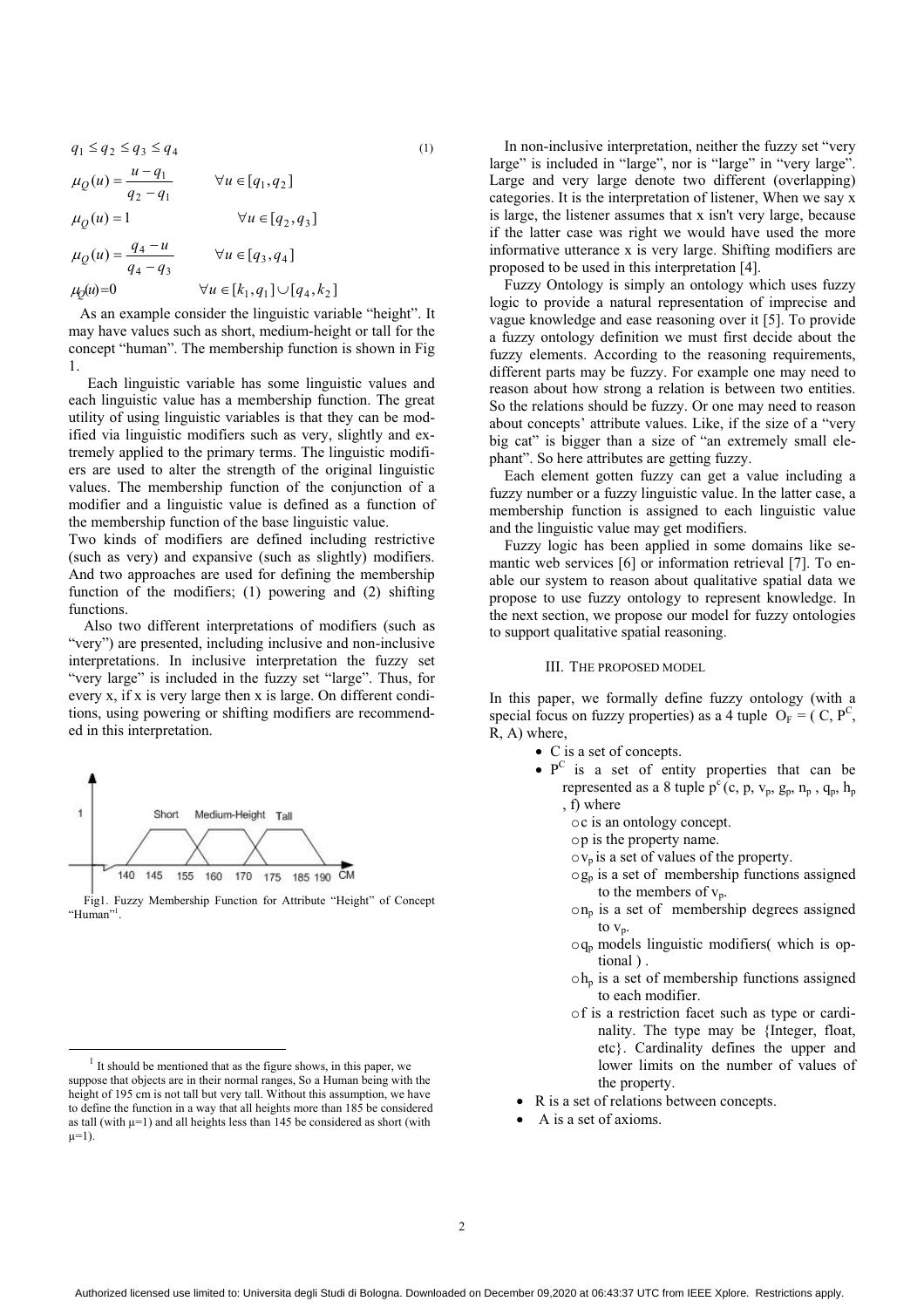For example concept human has the property height (P) which can have linguistic values short, medium-height and tall  $(v_n)$  with their assigned membership function  $(g_n)$  as shown in Fig 1.

And optionally a set of modifier such as very  $(q_p)$  can be assigned to the base linguistic values with their assigned membership functions  $(h_p)$ . One possible  $h_p$  for modifier very could be defined in this way:

 $\mu_{Vey-X} = (\mu_X)^2$  Where X is the linguistic value like short

Different entities in the real world have different membership functions for their linguistic values. For example, for a concept "tree" the linguistic values for the property "height" have the following membership functions (Fig  $2)^2$ which are different from the ones for human (Fig 1). So the system should know that fuzzy values in different concepts have different quantities.

 As another example consider the attribute "size". if the reasoner wants to compare the size of "a very big cat" and "an extremely small elephant", it not only should contain the data that can quantize the big cat and small elephant but also it needs to understand the relation between very small, extremely small and small.

For enhancing fuzzy ontology with fuzzy attributes, we define a Complex Data Property with structures shown in Fig 3.

 In this figure the notion of complex data property is introduced. The complex data property includes a linguistic variable and two parts of information about it, the crisp part and the fuzzy part. The crisp part (CrispInfo) contains crisp value which shows the ranges of the crisp value for concepts and the real crisp value (if any) for instances. It also contains the unit of measurement with which the value is measured. The fuzzy part (FuzzyInfo) includes linguistic values and the modifiers. Linguistic value and modifiers are concept attributes (which get value in the concept) while linguistic values membership degree is an instance attribute (which get value in the instances).

 The membership function can be kept as a string or as the numbers defining the function (see the fuzzy logic section). In this paper the latter approach is used. For example a trapezoidal, triangular, left-shoulder membership function can be kept with four, three and two numbers respectively.



Fig 2. Fuzzy Membership Functions for Attribute "Height" of Concept "Tree".



Fig 3. Complex Data Property

 The other parts of FuzzyInfo are the modifiers. In this paper the non-inclusive interpretation is chosen. So each modifier contains 3 fields including modifier-name, modifier type (expansive or restrictive), and modifier shifting number which shows how the membership function of the modified linguistic value could be computed. As an example the complex data property for the attribute "size' of the concept "laptop" is shown in Fig 4.The numbers show that the diagrams in Fig 5 are assigned to linguistic values "small", "medium" and "large" for the size attribute of a laptop.



Fig 4. Laptop Complex Size Property – Concept Attribute

 <sup>2</sup> These ranges are for a supposed kind of tree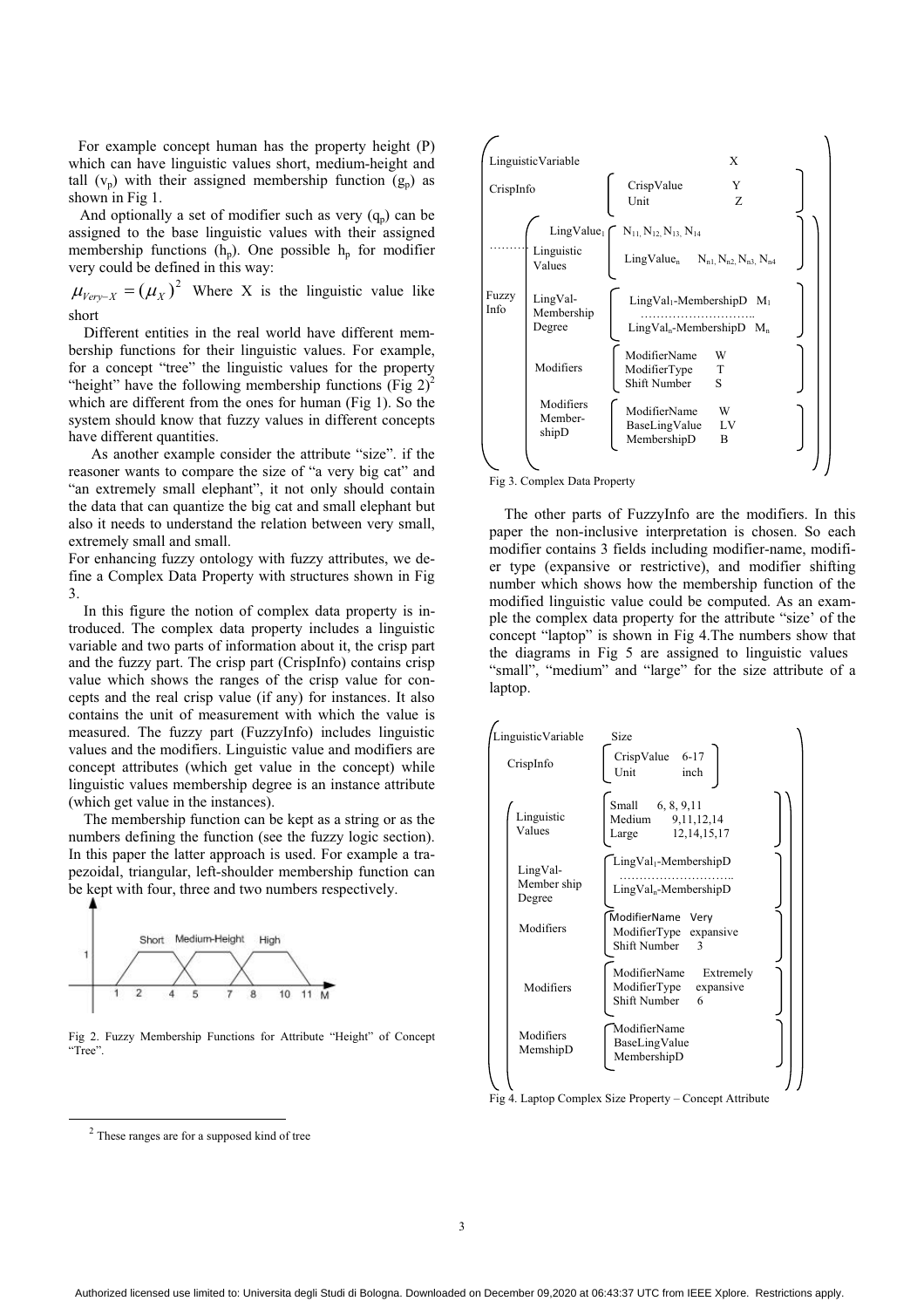

Fig 5. Fuzzy Membership Functions of Concept" Laptop".

 For a laptop of size 10 inches named "Laptop#10", the following values are computed.

$$
\mu_{Small} = \frac{11 - 10}{11 - 9} = 0.5
$$
\n
$$
\mu_{Medium} = \frac{10 - 9}{11 - 9} = 0.5
$$
\n
$$
\mu_{Large} = 0
$$
\n(2)

 For computing the membership function of an instance to the conjunction of a modifier and a linguistic value the following approach is applied. As we mentioned, non-inclusive interpretation was chosen for the modifiers, so a shifting operator is applied. A central linguistic value is defined. Combining with expansive modifiers, the linguistic values which are located right to the central linguistic value will be shifted to right and the linguistic values located at the left of the central linguistic value will be shifted to left and vice versa is done for restrictive modifiers. In the example the modifier part shows that modifier "very" is a shifting modifier by number 3. So the combination of "very" with the linguistic value "small" will shift the membership of small by the number of three to left. "very small" is shown in Fig 6. The following membership functions are computed for Laptop #10.

$$
\mu_{Extremely-Small} = 0 \qquad \qquad \mu_{Very-Small} = 0 \qquad (3)
$$

 $\mu_{\text{K}x} = 0$   $\mu_{\text{Ex}t} = 0$ 

 But for a supposed laptop of size 5 inches, it is very small. Fig 7 shows the example of the fuzzy instance attributes for instance Laptop#10.



Fig 6. Fuzzy Membership Functions of "Very Small" for Concept "Laptop"



Fig 7. Laptop#10-Complex Size Property- Instance Attribute.

#### IV. QUALITATIVE SPATIAL REASONING IN THE PROPOSED MODEL

 In the previous section, keeping membership functions with their assigned linguistic values were proposed. Although this model enhances qualitative reasoning for all kinds of attributes, the focus of this paper is on spatial reasoning. So the attribute gotten fuzzy should be a kind that contains spatial information like those we presented in our examples such as width, height, size, volume, etc.

 First of all we should find a way to represent the complex data property in a machine readable format. We propose an extended version of OWL called E-OWL for representing it. As in Fig 8 it is shown.

| <e-owl: complexdataproperty="" dataproperty1=""><br/>&lt; E-OWL: LinguisticValues&gt;<br/>&lt; E-OWL: LingValue<sub>1</sub>&gt;</e-owl:> |
|------------------------------------------------------------------------------------------------------------------------------------------|
| < E-OWL: Type>Triangular/Trapezoidal,                                                                                                    |
| <e-owl: assignedfunction=""> a, b, c <assignedfunction></assignedfunction></e-owl:>                                                      |
| $\langle$ E-OWL: LingValue <sub>1</sub> >                                                                                                |
| <e-owl: lingvalue<sub="">2&gt;2&gt;</e-owl:>                                                                                             |
| <e-owl: lingvalue<sub="">n&gt;</e-owl:> n>                                                                                               |
| <e-owl: linguisticvalues=""></e-owl:>                                                                                                    |
| < F-OWL: Modifiers>                                                                                                                      |
| < E-OWL: Modifier1>                                                                                                                      |
| <e-owl:type>Restrictive/Expansive</e-owl:type>                                                                                           |
| <e-owl: shiftingnumber="">S#</e-owl:>                                                                                                    |
|                                                                                                                                          |
| <e-owl: modifier<sub="">2&gt;</e-owl:> 2>                                                                                                |
|                                                                                                                                          |
|                                                                                                                                          |

Fig 8. Formal Representation of Complex Data Property.

 This formal representation can be translated to the structure presented. So a reasoner which implements fuzzy membership functions can answer these questions.

 For a concept, the reasoner can find typical value of its different linguistic values. For example, by the membership function of small laptop included in complex data property - shown in Fig  $4 - it$  can be inferred that the typical size of a small laptop is between 6 to 11 inches.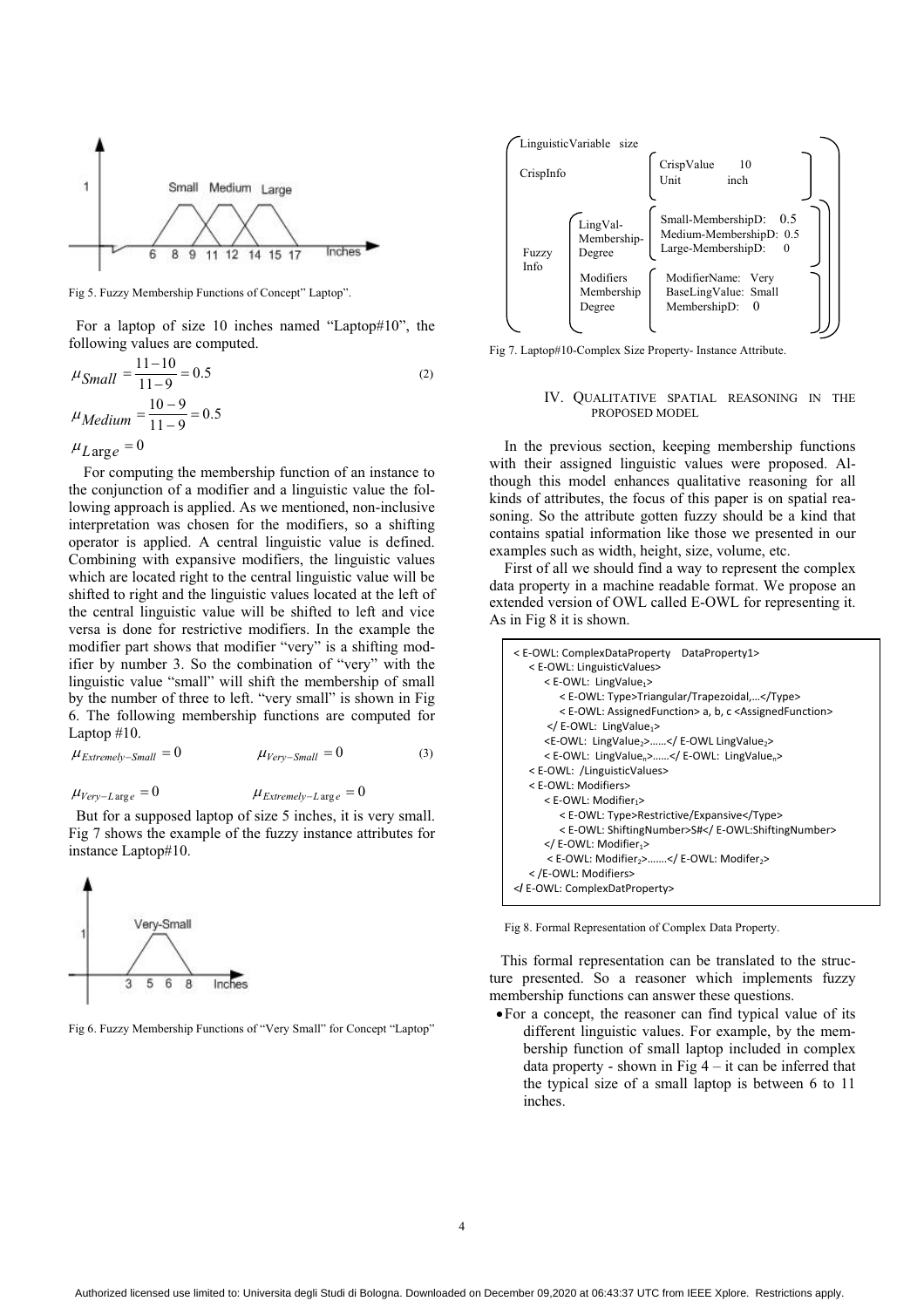- For a concept, the reasoner can find the membership functions of its attribute linguistic values, for example the reasoner can return the curve of "small laptop" as shown in Fig 5.
- Having the crisp value of an instance of a concept, the reasoner can find the value of the instance linguistic values. As it was shown for Laptop#10. The reasoner does this inference by using the membership functions of different linguistic values discussed in the previous bullet.
- The reasoner can combine a linguistic value with modifiers as shown for "very small".
- Between two concepts with the same fuzzy attribute, the reasoner can compare their linguistic values. For example fuzzy attribute values for the concept "computer mouse" are shown in Fig 9. The reasoner can infer that a large mouse is between 8 to 11 centimeters. And a small laptop is between 6 to 11 inches. For comparing this quantities first it should converts their units. The Ontologies which contain Measurement Unit information like MUO (Measurement Unit Ontology) [8] can be used here. That's why we keep measurement units too. Because for every concept the typical unit for measuring it's attributes is different. After converting the units of data, it can infer that a large mouse is smaller than a small laptop.

 These preliminary inferences can be combined to have more powerful spatial reasoning. For example, in different situations the reasoner can infer, if the two objects may contact or they will be disconnected. For example if the question is "putting a very large mouse, a medium sized keyboard and a small monitor on a medium sized desk, do they physically contact or not", the reasoner can infer the typical size of a medium sized desk, very large mouse, small monitor and medium sized keyboard. By a simple comparison of these sizes the question can be answered.

 Also it can infer If one of the objects can be put on top of the other or not, if they are identical or not, if one of them can contain another or not. As an example it answer that a big matchbox can be put on a small desk but a small cat can't be put inside a very large matchbox. To reason about the ability to put object A inside object B the system should infer some knowledge such as:

(1) the inner volume of B is larger than the outer volume of A. this can be done easily using the volume attribute of the concepts or by applying formulas to calculate the volumes according to the dimensions<sup>3</sup>.



l

Fig 9. Membership Function of Attribute Size for Computer Mouse

 (2) none of the dimensions of A is larger than all dimensions of B. this can also be inferred from our model if its data is available $4$ 

## V. RELATED WORK

### *A. Fuzzy Ontology*

 The concept of fuzzy ontology has attracted some attention in the last years. Some researchers have worked on application of fuzzy ontologies for enabling a system to work with quality. As an example we can mention Abulaish and Dey [9] who propose a fuzzy ontology framework in which a concept descriptor is defined as a fuzzy relation. The relation encodes the degree of a property value, in a  $\leq$  property, value, qualifier, constraints> framework. The proposed fuzzy ontology structure is applied in an information retrieval application. For matching a pair of <value, qualifier> tuples, the overall effect is also influenced by the distance between the qualifiers as it is influenced by the distance between value pairs.

Zhai et al. [10] propose a three layer model for fuzzy ontologies. This model includes three parts: concepts, properties of concepts and values of properties. Property values can be ordinary values or linguistic values of fuzzy concepts which are defined by fuzzy linguistic variable ontology. For example in an e-commerce application the concept "customer" has property "income" which can get values "little", "low", "middle", "high", etc.

 Developing fuzzy ontologies was of much interest too. For example Tho et al. [11] propose Fuzzy Ontology Generation Algorithm (FOGA) based on fuzzy set theory and formal concept analysis ( FCA ) for developing a fuzzy ontology. In FOGA the uncertainty information is represented by a real number for the membership values in the range of [0 1]. Lee et al. [12] propose a fuzzy development method and use the fuzzy ontology in news summarization.

 The first group [9, 10] contains the list of linguistic values and uses the order relation between them for matching the tuples and query expansion. Membership functions are not used in them. The second group [11, 12] add fuzzy weights for the fuzzification and fuzzy linguistic values are not used in them. To give a method which can handle linguistic values, we apply both the membership functions and linguistic values in this paper.

# *B. Qualitative Spatial Reasoning*

Qualitative spatial reasoning has been the topic of researches too. Esterline et al. [13] propose a fuzzy spatial logic, which takes the single relation connected-with (connected  $(x, y)$  as primitive and derive all other spatial relations based on it. Membership functions are defined for each spatial relation and principles for defining linguistic

.

<sup>&</sup>lt;sup>3</sup> Volume calculation should be added to the reasoner in further work

 <sup>4</sup> In complex real world problems we should consider other parameters such as the shape, stuff and flexibility of two objects too. If we have this information we can represent them in our model as well. But the inference mechanisms for them are out of the scope of this paper.